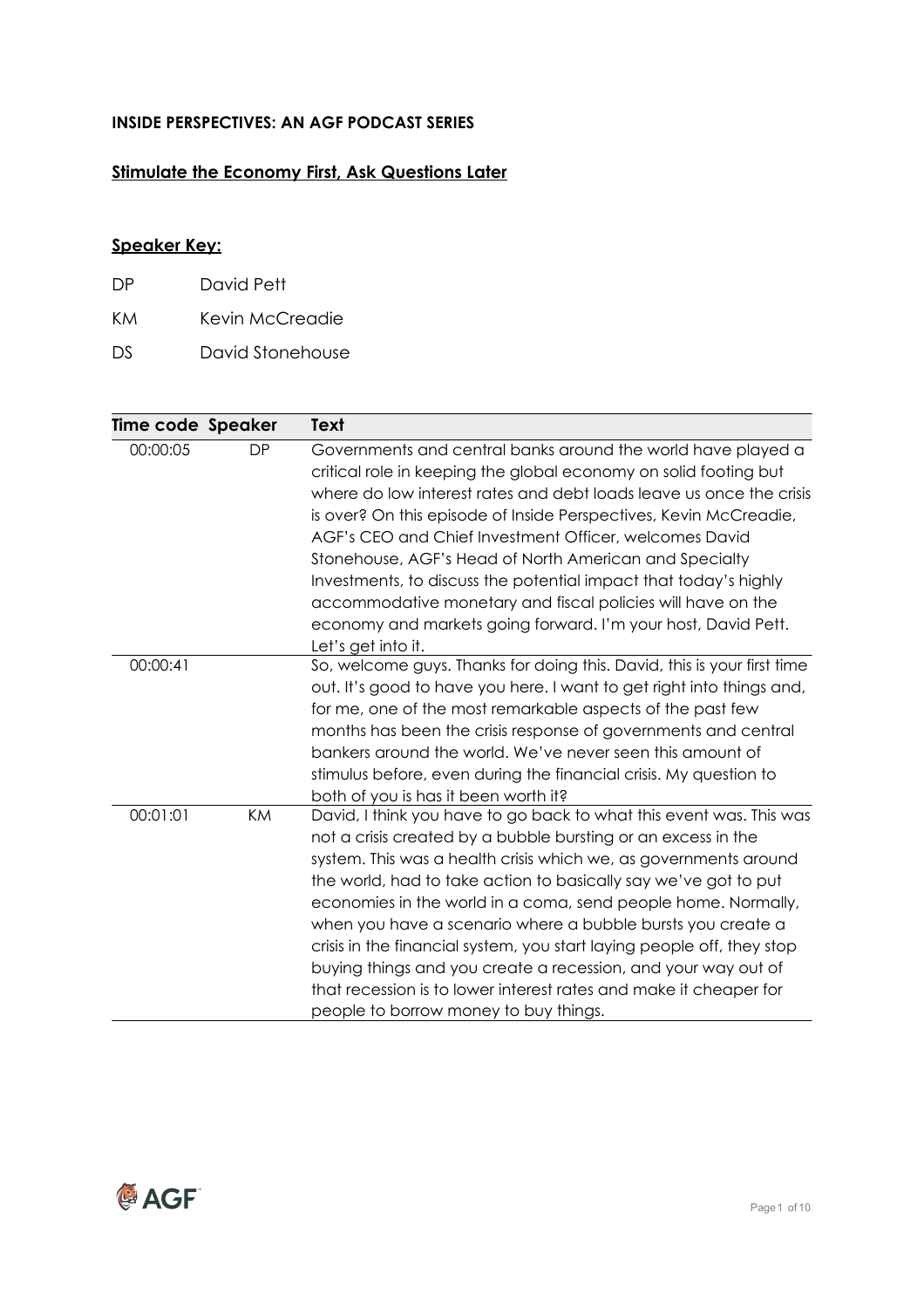| 00:01:32 |           | If you think about this case, we actually wanted people to the<br>opposite, go home, don't spend anything, don't go out, make<br>sure we can stop the virus from spreading. And so instead of<br>normally stimulating through making people buy things, you really<br>wanted to stimulate the economy by replacing their incomes that<br>they were going to lose by going home and, really, in that service<br>sector of the economy, so think retail, restaurants, hospitality. And<br>so you really had to replace people's income, not so much for<br>what I call the knowledge workers who rarely go out, that work<br>from home, but those who were in-hand contact, if you will. They<br>had to be taken out and really moved away from their jobs. |
|----------|-----------|-----------------------------------------------------------------------------------------------------------------------------------------------------------------------------------------------------------------------------------------------------------------------------------------------------------------------------------------------------------------------------------------------------------------------------------------------------------------------------------------------------------------------------------------------------------------------------------------------------------------------------------------------------------------------------------------------------------------------------------------------------------|
| 00:02:07 |           | If you think about that and the stimulus, a lot of it was really<br>geared at placing and holding on to people's income in a<br>different way and the second part of it was really on the monetary<br>side to some extent but also really on the way of keeping markets<br>functioning, so a lot of liquidity put in, various programmes by the<br>Fed, the ECB, even the Bank of Canada. The combination of<br>fiscal, monetary and what I'd say has been plumbing issues that<br>really have gotten us to this place where we have now, sitting<br>here, staring at a pretty good sizeable amount of debt to get to<br>that place of replacing income and keeping the market going.                                                                     |
| 00:02:36 | <b>DP</b> | And then, David, from your perspective, has the response been<br>absolutely critical in terms of keeping the economy afloat and                                                                                                                                                                                                                                                                                                                                                                                                                                                                                                                                                                                                                           |
|          | <b>DS</b> | markets running smoothly?<br>Yes, absolutely. I would concur with Kevin's remarks. First of all, it                                                                                                                                                                                                                                                                                                                                                                                                                                                                                                                                                                                                                                                       |
|          |           | was exogenous. It was not normally induced due to the typical                                                                                                                                                                                                                                                                                                                                                                                                                                                                                                                                                                                                                                                                                             |
|          |           | economic cycle. Second, I think the central banks, in particular                                                                                                                                                                                                                                                                                                                                                                                                                                                                                                                                                                                                                                                                                          |
|          |           | the Fed, have learned from past episodes where they haven't                                                                                                                                                                                                                                                                                                                                                                                                                                                                                                                                                                                                                                                                                               |
|          |           | necessarily been quick to grasp the severity of previous downturns                                                                                                                                                                                                                                                                                                                                                                                                                                                                                                                                                                                                                                                                                        |
|          |           | and have been reluctant to act too aggressively.                                                                                                                                                                                                                                                                                                                                                                                                                                                                                                                                                                                                                                                                                                          |
| 00:03:06 |           | This time around, they moved extremely quickly because they                                                                                                                                                                                                                                                                                                                                                                                                                                                                                                                                                                                                                                                                                               |
|          |           | could see what was happening and maybe, in some respects,                                                                                                                                                                                                                                                                                                                                                                                                                                                                                                                                                                                                                                                                                                 |
|          |           | ironically, this is almost not a beneficial way to go into recession                                                                                                                                                                                                                                                                                                                                                                                                                                                                                                                                                                                                                                                                                      |
|          |           | but a visible one. Everybody could tell what was happening. Quite                                                                                                                                                                                                                                                                                                                                                                                                                                                                                                                                                                                                                                                                                         |
|          |           | often, you're not sure if you're going into a recession until well                                                                                                                                                                                                                                                                                                                                                                                                                                                                                                                                                                                                                                                                                        |
|          |           | after the fact. It was pretty apparent that this was going to be a                                                                                                                                                                                                                                                                                                                                                                                                                                                                                                                                                                                                                                                                                        |
| 00:03:27 |           | very significant downdraft in very short order.<br>And so the central banks, first and foremost, focused on the                                                                                                                                                                                                                                                                                                                                                                                                                                                                                                                                                                                                                                           |
|          |           | liquidity side of things that Kevin alluded to, which was to make                                                                                                                                                                                                                                                                                                                                                                                                                                                                                                                                                                                                                                                                                         |
|          |           | sure that the capital markets could function because one thing                                                                                                                                                                                                                                                                                                                                                                                                                                                                                                                                                                                                                                                                                            |
|          |           | the central banks are certain of is that if you don't do that, there is                                                                                                                                                                                                                                                                                                                                                                                                                                                                                                                                                                                                                                                                                   |
|          |           | feedback loop into the mainstream economy, there's a spillover                                                                                                                                                                                                                                                                                                                                                                                                                                                                                                                                                                                                                                                                                            |
|          |           | effect and that would have exacerbated things, made them                                                                                                                                                                                                                                                                                                                                                                                                                                                                                                                                                                                                                                                                                                  |
|          |           | worse. And then second to Kevin's point, really, it was all about                                                                                                                                                                                                                                                                                                                                                                                                                                                                                                                                                                                                                                                                                         |
|          |           | solvency, it's about don't term it stimulus so much as filling the                                                                                                                                                                                                                                                                                                                                                                                                                                                                                                                                                                                                                                                                                        |
|          |           | gaping hole caused by the shutdown to enable small businesses                                                                                                                                                                                                                                                                                                                                                                                                                                                                                                                                                                                                                                                                                             |
|          |           | and households to bridge the gap and get to the other side of the                                                                                                                                                                                                                                                                                                                                                                                                                                                                                                                                                                                                                                                                                         |
|          |           | valley when things get back to normal again.                                                                                                                                                                                                                                                                                                                                                                                                                                                                                                                                                                                                                                                                                                              |

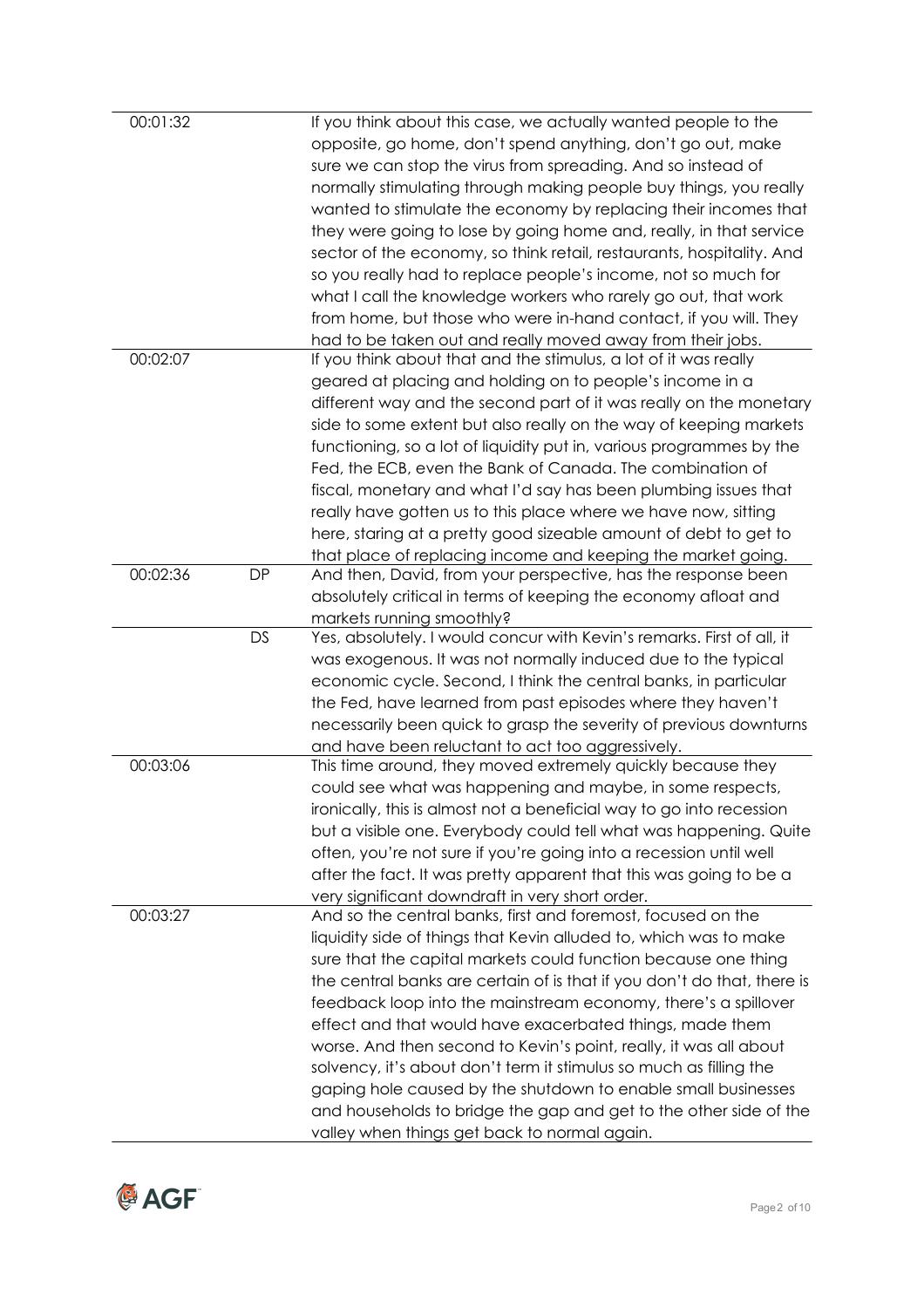| 00:04:03 | DP        | And as much stimulus as we've already seen, do you expect to          |
|----------|-----------|-----------------------------------------------------------------------|
|          |           | see even more over the coming weeks and months?                       |
|          | KM        | We're in July, the end of July now, and we're really looking at the   |
|          |           | fact that these programmes are expiring. So, you have to look at      |
|          |           | the economy with the same lens and say, yes, we've started to         |
|          |           | reopen things. It's been fits and starts. Canada is doing better      |
|          |           | than the US but the case increases of the virus are causing           |
|          |           | behaviour to change too, not policy change, perhaps.                  |
| 00:04:27 |           | Yes, you've seen some states say restaurants have to shut back,       |
|          |           | bars shutting back but you're also seeing people saying they're       |
|          |           | not comfortable. That is causing some flattening of this economic     |
|          |           | recovery and so you are going to need to do more because this is      |
|          |           | going to be longer. I think if you listened to the testimony of Fed   |
|          |           | Chairman, Powell, earlier in the month, he was pretty direct about    |
|          |           | the fact that we are going to be in this for a lot longer, which      |
|          |           |                                                                       |
|          |           | means rates are going to be here for a lot longer but we also         |
|          |           | need to do more because we're going to be here longer to get          |
| 00:04:55 |           | back to any kind of a normalised recovery.                            |
|          |           | When we get to the fall, we're going to be still in a place where     |
|          |           | we have to say can schools really open the way we want them?          |
|          |           | Can workers go back to work in some type of capacity? You've          |
|          |           | got to keep to the economy moving forward. But we're not there        |
|          |           | yet, so you're going to see, again, another aid package in the US     |
|          |           | of some size, probably another one in Canada before it's over         |
|          |           | and, in Europe, there's a fairly sizeable one that's on the table     |
|          |           | right now that has to be voted on and it will take time to get        |
|          |           | through. So, you are going to see a second wave of responses as       |
|          |           | this does drag out longer to get that momentum on the economic        |
|          |           | recovery.                                                             |
| 00:05:25 | DS        | I would agree. The key points are what environment allows you to      |
|          |           | get back to a semblance of normalcy that we were used to last         |
|          |           | year and there's only two viable outcomes that ultimately get you     |
|          |           | back to a pretty normal environment. One is herd immunity with        |
|          |           | respect to the virus, and for that you need the majority of the       |
|          |           | population to have been exposed to it, and the other is a             |
|          |           | workable vaccine or more than one that society has confidence         |
|          |           | in and governments have confidence in.                                |
| 00:05:54 |           | Knowing that neither one of those two conditions is going to exist,   |
|          |           | at least for the next while, for the short-term, but knowing that all |
|          |           | of the programmes that have been implemented are time-limited,        |
|          |           | what you're really left with is a need to keep rolling over those     |
|          |           | programmes until you get to one of those two outcomes.                |
|          | <b>DP</b> | But can governments keep spending at this rate? It seems to me        |
|          |           | that at some point, doesn't it become a problem that needs to be      |
|          |           | addressed?                                                            |
|          |           |                                                                       |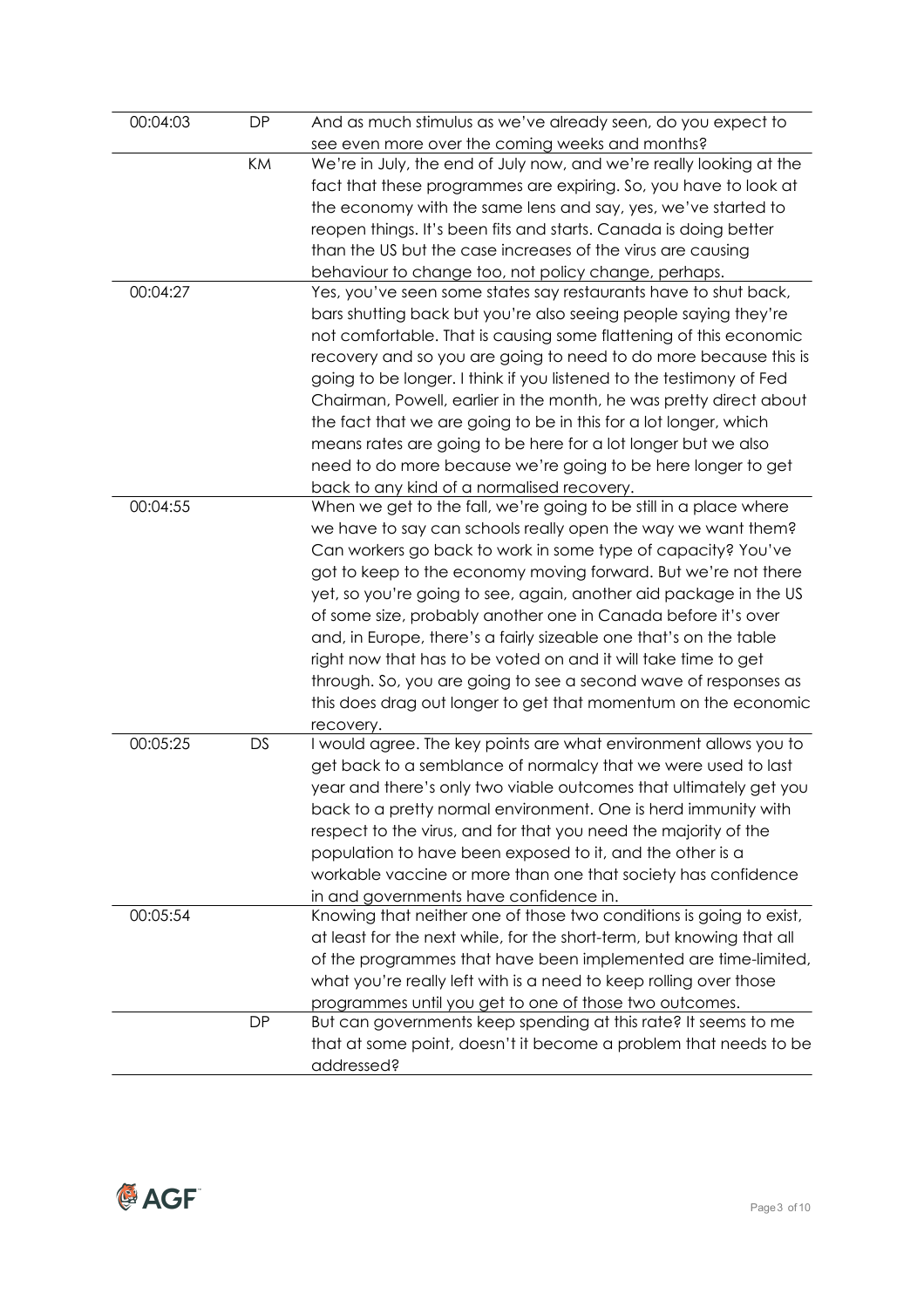|          | KM        | I think the first thing you have to think about, liken this to going to |
|----------|-----------|-------------------------------------------------------------------------|
|          |           | the emergency room and you've had a heart attack or                     |
|          |           | something tragic. You're not going to ask, at that point, how           |
|          |           | much does that drug cost, the thing that's going to save my life.       |
| 00:06:27 |           | And so we're in the place where the cost will be borne later. We        |
|          |           | do have to be prudently thinking about it but I think you've got to     |
|          |           | get to the place where you save main street, and saving main            |
|          |           | street is about saving small businesses and whether they be which       |
|          |           | can't work from home, whether it be retailers that may have an          |
|          |           | online presence but you still have to sell through a store. Think       |
|          |           | about restaurants. If you can only have a third of the capacity         |
|          |           | until you get to some level of herd immunity, as David said, or that    |
|          |           | middle ground, not even a vaccine but some kind of drug from            |
|          |           | getting sick, that would also free up some economic growth              |
|          |           | meaning people can maybe go to not a third filled in restaurant         |
|          |           | but half or three-quarters.                                             |
| 00:07:02 |           | And so I think the question of paying for it is a down-the-line         |
|          |           | question. I think you do know that rates, certainly on the monetary     |
|          |           | side, if you listen to what's coming out of the US Fed Chairman,        |
|          |           | there's no question that rates aren't going anywhere for a long         |
|          |           | time, certainly until the end of '21. And so I think the pace of the    |
|          |           | economy is going to be dictated on the virus and when you pay           |
|          |           | for this is going to be a lot longer down the line. No one is thinking  |
|          |           | about near-term raising taxes to cover this because obviously that      |
|          |           | will go against trying to get an economy restarted.                     |
| 00:07:31 | <b>DP</b> | And then if we consider the amount of monetary policy or the            |
|          |           | level of monetary policy today and stack that up against the fiscal     |
|          |           | policy response today, does one or the other give you some              |
|          |           | pause or make you a little bit concerned going forward in terms of      |
|          |           | whether it becomes an issue down the road?                              |
|          | <b>DS</b> | That answer can change over time. So, there have been a lot of          |
|          |           | concerns about taking interest rates negative in certain                |
|          |           | jurisdictions over the course of the past decade but I would say,       |
|          |           | right now, more of the focus has been on the potential to               |
|          |           | overreach on the fiscal side.                                           |
| 00:08:04 |           | But again, to Kevin's point, that's a backburner issue right now.       |
|          |           | That's taken a back seat to the more immediate needs of making          |
|          |           | sure that you keep the economy functioning because, if you              |
|          |           | don't, the cost is going to be greater still. I think there's           |
|          |           | widespread acceptance of the fact that while the extremities of         |
|          |           | these policies may be disconcerting, they're essential, they're         |
|          |           | necessary.                                                              |

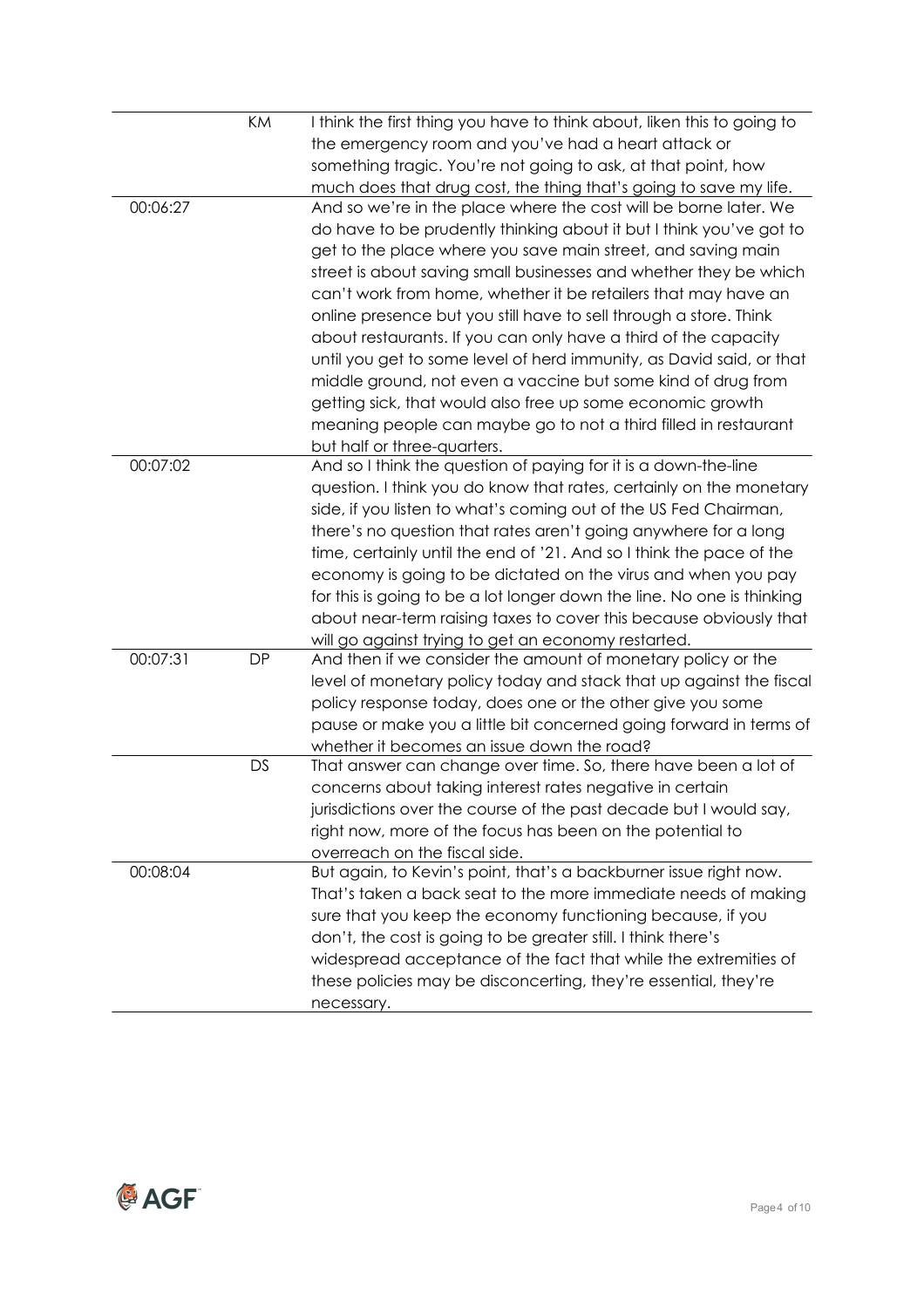| 00:08:26<br>00:08:50 |           | So, I think what the last dozen years since the global financial crisis<br>have demonstrated is that this kind of very accommodative policy<br>can go on a lot longer than people think and last longer than<br>people think with fewer concerns about the ramifications of it. So,<br>we're not as worried about very low interest rates being a<br>problem in the current environment for the time being, not as<br>worried about debt service costs because interest rates are so<br>low.<br>We're not as worried about running up deficits because we've<br>found out that those can be financed easily by some combination                                                                                                                                                                                                                                                                                                                                       |
|----------------------|-----------|-----------------------------------------------------------------------------------------------------------------------------------------------------------------------------------------------------------------------------------------------------------------------------------------------------------------------------------------------------------------------------------------------------------------------------------------------------------------------------------------------------------------------------------------------------------------------------------------------------------------------------------------------------------------------------------------------------------------------------------------------------------------------------------------------------------------------------------------------------------------------------------------------------------------------------------------------------------------------|
|                      |           | of a savings glut in the world, desire to invest even if yields are just<br>modestly positive where in other parts of the world they're<br>negative. The QE financing on the part of the central banks.<br>There's a lot of ammunition to support high fiscal deficits and so it's<br>clearly not a concern for today or even next quarter or next year.<br>It's something that's way down the road and is just not troubling<br>the markets for the time being.                                                                                                                                                                                                                                                                                                                                                                                                                                                                                                      |
| 00:09:22             | KM        | David, if I can add to that, which is I think the monetary side of it is<br>kind of done. Rates are essentially zero around the world. Maybe<br>you can target parts of the yield curve to try to keep rates fixed, so<br>you want a 10-year at a certain number, but the monetary side is<br>pretty much tapped out. Liquidity facilities that many of the<br>central banks put in place are working. Overnight funding is<br>actually working. So, you're going to see some of that start to peel<br>back naturally. What you will see going forward, though, is this<br>idea to keep main street afloat and that's going to a variety of<br>ways to wean people off these packages, supplemental<br>unemployment benefits, CERB in Canada, whatever the fiscal side<br>of it, until you get to this place where you have either a therapy or<br>vaccine or some type of larger herd immunity. So, the shift will be<br>from monetary to fiscal as we move forward. |
| 00:10:03             | DS        | Yes, and if you look at other jurisdictions of the world and different<br>time periods, the post-Second World War environment and during<br>the Second World War from a fiscal perspective, the Japanese<br>experience of recent years, those examples have proven that this<br>kind of operating environment can go on for a very prolonged<br>period of time, for years.                                                                                                                                                                                                                                                                                                                                                                                                                                                                                                                                                                                            |
|                      | <b>DP</b> | And although, as you mentioned, there is precedent for the<br>amount of spending that we've seen and the amount of easing<br>that we've seen in recent weeks, it does feel like attitudes have<br>changed.                                                                                                                                                                                                                                                                                                                                                                                                                                                                                                                                                                                                                                                                                                                                                            |
| 00:10:30             |           | It's not that long ago that Europe was in crisis because of high<br>debt loads in countries like Greece and if I remember correctly,<br>politicians in countries like Canada were touting the idea of<br>balanced budget laws just a few years ago.                                                                                                                                                                                                                                                                                                                                                                                                                                                                                                                                                                                                                                                                                                                   |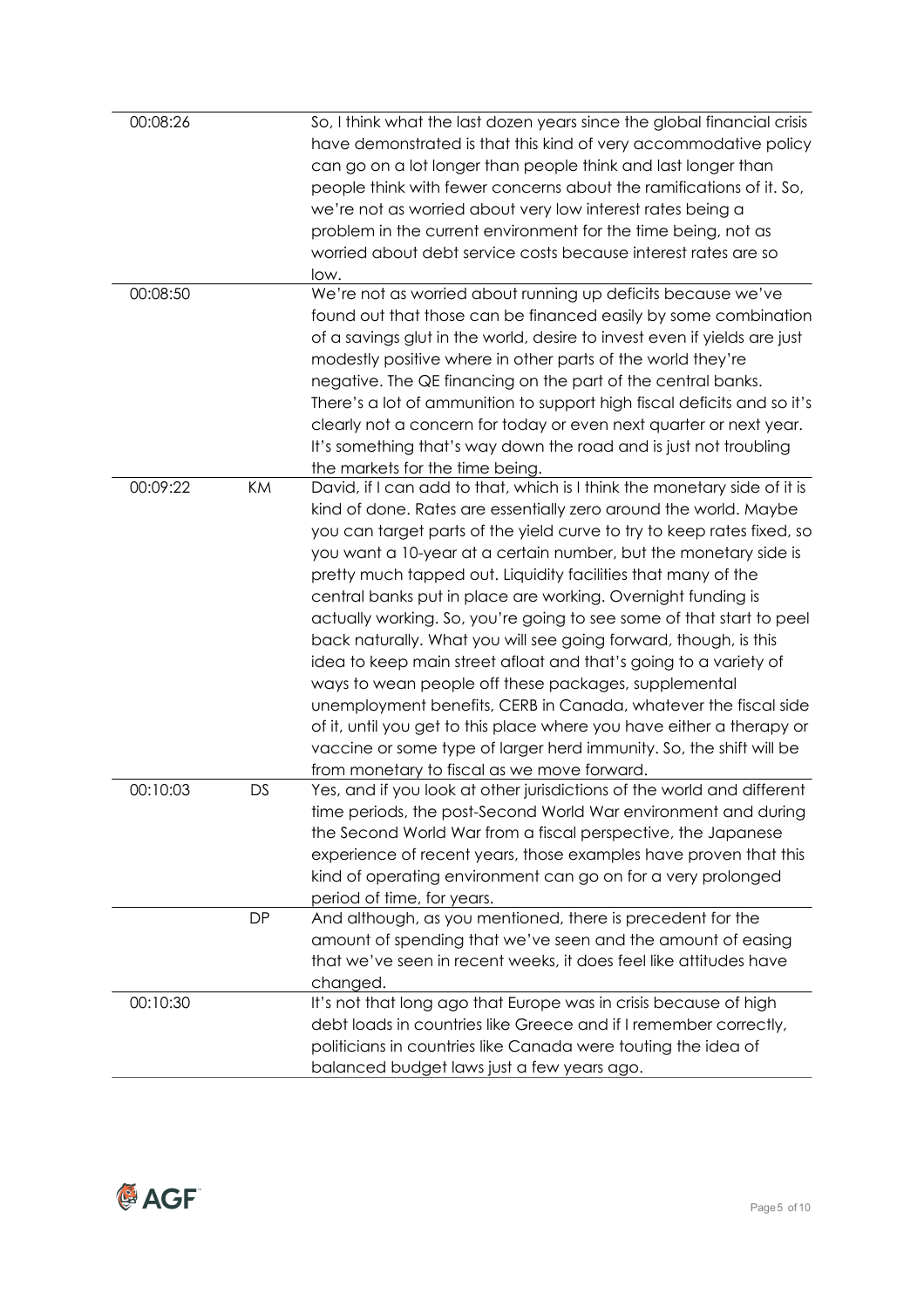|          | <b>DS</b> | Well, I think when you look at what happened, most particularly in     |
|----------|-----------|------------------------------------------------------------------------|
|          |           | Europe coming out of the global financial crisis, the mindset back     |
|          |           | then was to try to use austerity to get your debt levels back onside   |
|          |           | and make sure that you had more of a sustainable level of debt.        |
| 00:11:02 |           | And, yet, what we found was that wasn't working very well              |
|          |           | because it was causing another recession, so the more you either       |
|          |           | raise taxes or reduce spending, in other words practice austerity,     |
|          |           | the more you were hurting the economy. And once you get to a           |
|          |           | certain debt level, you're kind of chasing your tail and you're not    |
|          |           | able to get it out through just belt tightening alone. And so, after a |
|          |           | while, there was a realisation that that approach just wasn't going    |
|          |           | to cut it.                                                             |
| 00:11:29 |           | So, I think, given the fact that financing has proven to be a low      |
|          |           | cost endeavour from an interest expense perspective and we             |
|          |           |                                                                        |
|          |           | haven't seen the sort the bond vigilantism that reared its head        |
|          |           | back in the 90s for the likes of Canada and even the US, to some       |
|          |           | extent, it's been more acceptable to move away from the notion         |
|          |           | of austerity to handle these economic downdrafts and move              |
|          |           | towards more government stimulus and deficit spending.                 |
| 00:11:57 | KM        | Yes. If you look at it, with rates being here and they're going to be  |
|          |           | here for a long time, one could argue that not only do you pay for     |
|          |           | this much later, you can finance your way to pay for it much later     |
|          |           | at a lower cost too. So, you could see the issuance of very long-      |
|          |           | term bonds at very low rates. That would minimise some of the          |
|          |           | pain of the payback, right. But, in some ways, this very               |
|          |           | controversial view of what is monetary theory comes in play,           |
|          |           | which is that debt shouldn't bother you until you have to pay for it   |
|          |           | and you pay for it when the economies are better by raising taxes.     |
| 00:12:24 |           | And so I think that it's a problem for tomorrow, much more             |
|          |           | tomorrow than it is going to be today. But having said that, David     |
|          |           | is right, the bond market is willing to accept that for now because    |
|          |           | there's basically a view to avoid deflation and get these              |
|          |           | economies moving. Were, in fact, you were to see some hints of         |
|          |           | inflation in the near term, probably okay, but with this amount of     |
|          |           | stimulus out there and were you to get a vaccine which would get       |
|          |           | people back to work, spending and all this pent up demand,             |
|          |           | pretty quickly you could see a quick bout of inflation.                |
| 00:12:54 |           | And so I think those are the things to watch down the line but in      |
|          |           | the near-term I think you could sustain this spend, maybe not the      |
|          |           | current pacing of it, but I don't think it's a problem today, it's a   |
|          |           | problem for tomorrow.                                                  |
|          | DS        | That, I think, is the key monetary policy risk down the road, is       |
|          |           | inflation. Normally, what would happen here with stimulative rates     |
|          |           | is that you would see a great deal of credit expansion and a lot of    |
|          |           | money velocity, in other words a great deal of borrowing and           |
|          |           | lending going on, and that should result in a pretty substantial       |
|          |           | ratcheting up of inflation.                                            |
|          |           |                                                                        |

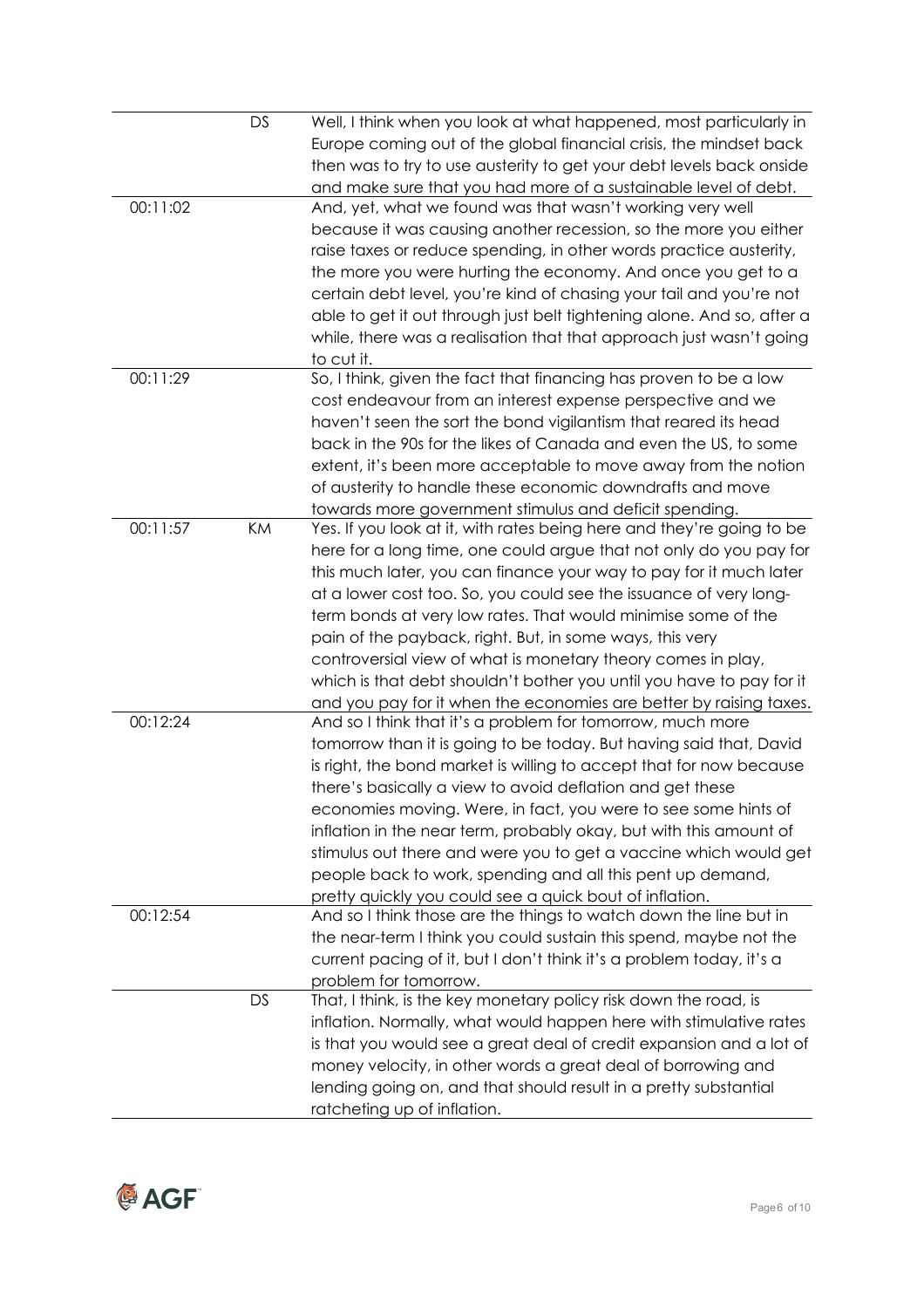| 00:13:22 |           | However, with debt loads being so high and now the current            |
|----------|-----------|-----------------------------------------------------------------------|
|          |           | situation where we've got so much of the economy temporarily          |
|          |           | impaired, you're just not seeing, and you haven't over the past       |
|          |           | dozen years, that kind of traditional, historical response to         |
|          |           | extraordinarily low interest rates. And the other challenge this      |
|          |           | presents is that you're getting less productivity out of the economy  |
|          |           | because you're keeping afloat more organisations that may not         |
|          |           | have survived in a more normal interest rate environment that are     |
|          |           | not generating decent levels of profitability.                        |
| 00:13:54 |           | And that term zombie company comes to light here in that if           |
|          |           | you've got too much of the economy functioning sub-optimally,         |
|          |           | it's not beneficial. There are certainly challenges down the road     |
|          |           | associated with these policies but, as Kevin mentioned, they're       |
|          |           | really years off before they get addressed.                           |
|          | KM        | Yes. Let me touch on what happens in the path of this, maybe, just    |
|          |           | a view of what could happen. If you think about, as David said,       |
|          |           | the excess capacity of the zombie company who has a big debt          |
|          |           | burden, they need cash flow and to create cash flow they'll sell      |
|          |           | something at any price to be able to pay their debts, and so          |
|          |           | prices get cut.                                                       |
| 00:14:29 |           | So, think about all the excess office space, potentially, in a major  |
|          |           | downtown city. To get the next tenant to rent you get into a price    |
|          |           | war. And you could do this for a lot of industries right now. You can |
|          |           | look at retailers that are stuck with all the spring and summer       |
|          |           | wardrobe. They need cash flow to buy their winter inventory.          |
|          |           | They're going to have to discount that. And so, in the near-term,     |
|          |           | it's a deflationary bout that we're trying to fight but in the long-  |
|          |           | term what happens is basically you get these economies moving         |
|          |           | again. Central banks are going to be little leery to start to raise   |
|          |           | rates right away.                                                     |
| 00:14:57 |           | And, if anything, because they have to finance this, they may         |
|          |           | want, basically, to keep rates low for a lot longer. And so that's    |
|          |           | where the transition becomes near-term deflationary, longer-term      |
|          |           | the fear of inflation, and you're seeing it with the move in gold is  |
|          |           | clearly related to people fearing that this stimulus turns into some  |
|          |           | larger inflation problem down the road and you've pushed gold         |
|          |           | to all-time highs on the back of that fear.                           |
|          | <b>DP</b> | And so let's say down the road when this does become a bit more       |
|          |           | a concern and we swing back towards greater fiscal responsibility,    |
|          |           | how do governments deal with the debt loads that they already         |
|          |           | have?                                                                 |
|          |           |                                                                       |

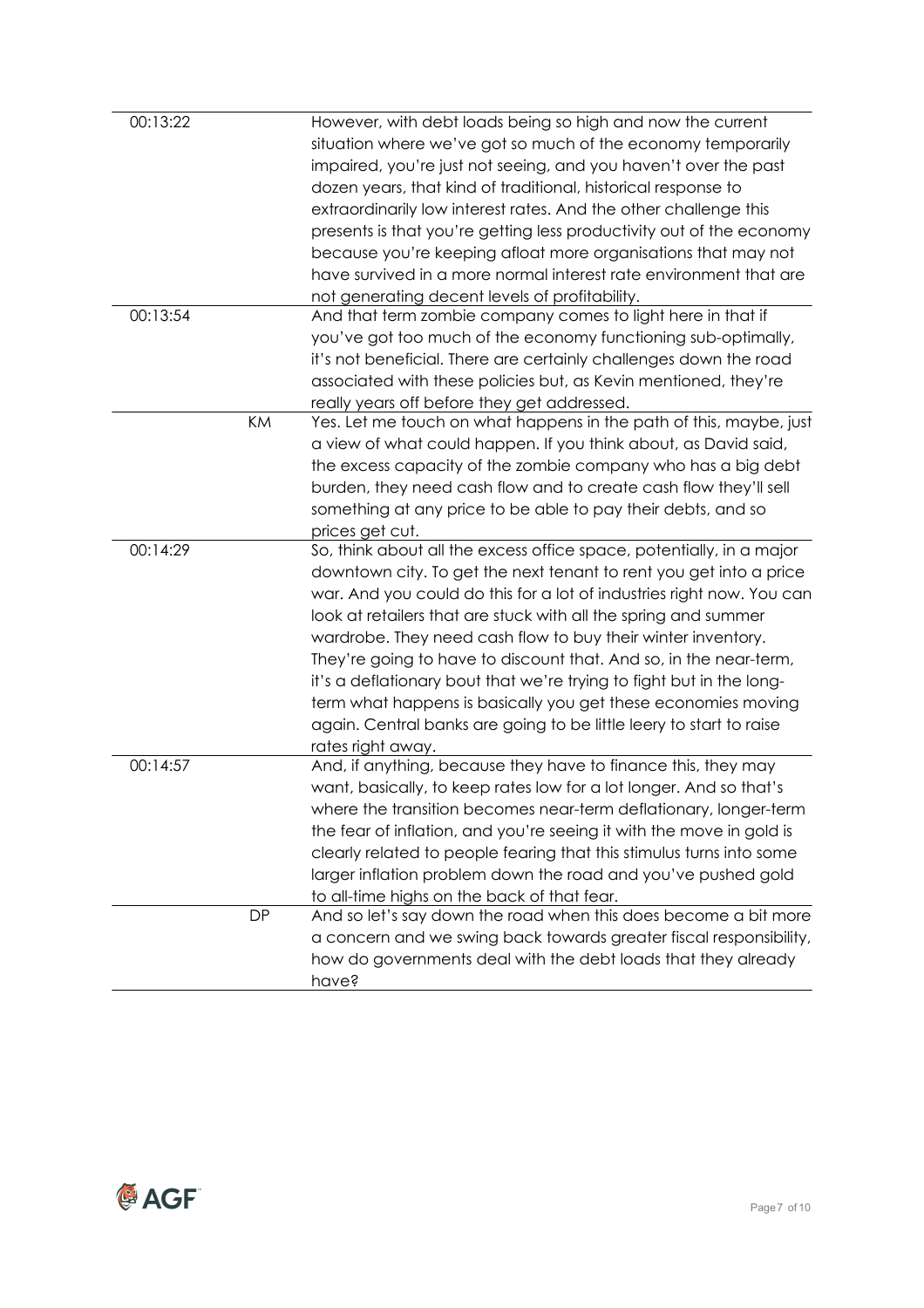| 00:15:29 | <b>DS</b> | The typical options to deal with high debt loads, and this goes for   |
|----------|-----------|-----------------------------------------------------------------------|
|          |           | governments as well as for individuals, although governments          |
|          |           | have the benefit of a currency and a printing press in the form of    |
|          |           | the central bank, you really have three major ways to deal with       |
|          |           | very high debt loads. One is austerity, which we talked about         |
|          |           |                                                                       |
|          |           | already and once the debt becomes too high, as mentioned, you         |
|          |           | can't service it effectively through austerity because then you tip   |
|          |           | yourself into recession and then you're not collecting the taxes      |
|          |           | and your output is going down, and therefore you're not               |
|          |           | generating the cash flow to service the debt, so it's a bit of a      |
|          |           | death spiral.                                                         |
| 00:16:05 |           | The optimal way to deal with things is inflation, and that's what     |
|          |           | Kevin was alluding to and that's, frankly, what's been tried for the  |
|          |           | last decade in terms of stimulative low policy rates and, yet,        |
|          |           | because you haven't had that transmission mechanism that I was        |
|          |           | talking about before with credit expansion and the willingness on     |
|          |           | the parts of the individuals and corporations to borrow for           |
|          |           | productive uses for spending in the economy, you just haven't         |
|          |           | been able to generate that much in the way of inflation so far.       |
| 00:16:33 |           | And the third option is the least palatable one and that's default    |
|          |           | and that's something that governments obviously want to avoid         |
|          |           | at all cost. So, I do think inflation is eventually going to come but |
|          |           | it's very difficult for it to come when debt levels are so high       |
|          |           | because you don't get a willingness to borrow substantially more      |
|          |           | on the part of corporations and consumers when those debt levels      |
|          |           | are that high. But that's ultimately where you would think that       |
|          |           | goes. It's an extension of the modern monetary theory that Kevin      |
|          |           | alluded to earlier.                                                   |
| 00:17:03 |           | What could well happen, ultimately, is that we just keep borrowing    |
|          |           | and stimulating to the point where all of the capacity of the         |
|          |           | economy is used up and normally what would put the brakes on is       |
|          |           | a raise in taxes or some sort of raise in interest rates to slow down |
|          |           | economic activity. But this will be in the hands of the politicians   |
|          |           | and that's where the real Pandora's box lies because if you can       |
|          |           | get the instant gratification of boosting things in the near-term and |
|          |           | not worrying about the long-term consequences.                        |
| 00:17:33 |           | That's where, ultimately, you could see this tip over into a          |
|          |           | substantially more inflationary environment down the road but I       |
|          |           | think for that to happen that debt load has to go down. And           |
|          |           | those three alternatives we talked about, it's difficult to see them  |
|          |           | working right now.                                                    |
|          | <b>DP</b> | So, if the options that you've mentioned may not be the most          |
|          |           | effective, are there other alternatives that we may have to           |
|          |           |                                                                       |
|          |           | consider going forward?                                               |

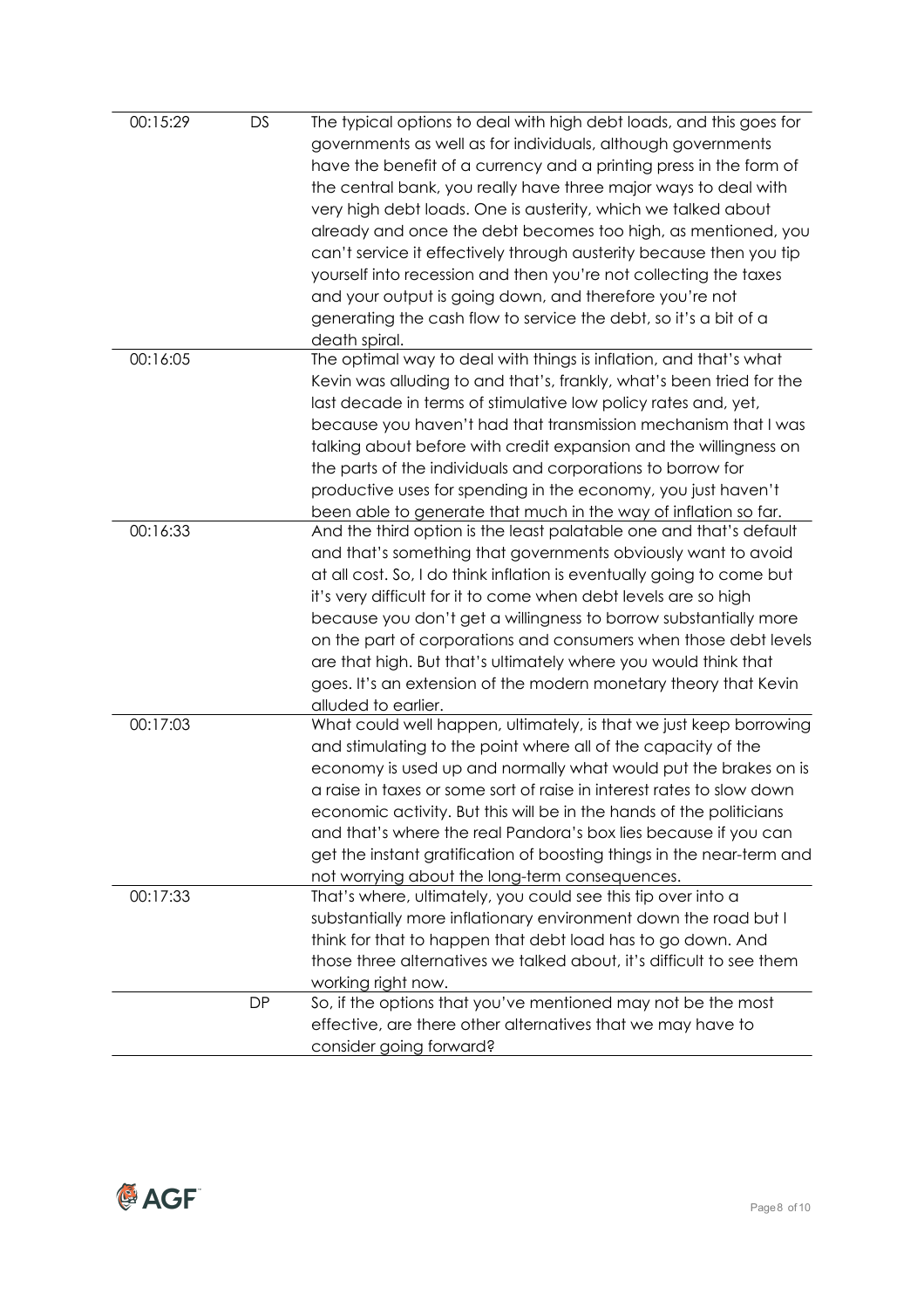| 00:17:54 | <b>DS</b> | I think what it's likely to lead to is that the central banks just take     |
|----------|-----------|-----------------------------------------------------------------------------|
|          |           | on more and more of the debt of the economy and, to avoid                   |
|          |           | problems with defaults, they're basically bailing out consumers,            |
|          |           | corporations. We've started to see helicopter money and we've               |
|          |           | seen these PPP programmes, CERB in Canada and even in other                 |
|          |           | jurisdictions like Hong Kong where that helicopter money is being           |
|          |           | deployed, bailouts of industries. The beauty of those is that they          |
|          |           |                                                                             |
|          |           | don't require the creditor to take a big hit, to take a big haircut,        |
|          |           | and I think that that's where you ultimately start to see inflation         |
|          |           | rear its ugly head because you're essentially dealing with the debt         |
|          |           | by taking it on the central bank's balance sheet down the road.             |
| 00:18:33 | KM        | Well, we've transitioned basically from the consumer being                  |
|          |           | overburdened with debt, to governments, so these are going to               |
|          |           | be longer-term problems. I will tell you, though, there are nearer-         |
|          |           | term problems. If, in fact, economic growth picks up much quicker           |
|          |           | than the market anticipates, you could see a pretty quick back-             |
|          |           | up in rates and at these low levels you pretty much, as interest            |
|          |           | rates rise, those bond prices drop, right. You could wipe out the           |
|          |           | coupon pretty quick and can leave bond investors with a pretty              |
|          |           | nasty sting.                                                                |
| 00:18:59 |           | So, I'd say that's the near-term thing to worry about, less so the          |
|          |           | inflation and long-term impact of how we pay for it right away, is          |
|          |           | watch the pace of the economy and given where we're starting                |
|          |           | from on rates, if things get better quicker, you could be in for a          |
|          |           | little bit of pain trade there for bond investors. Similarly, if things get |
|          |           | a lot worse, we have a second wave, you could see longer-term               |
|          |           | bonds start to approach zero. We don't believe they're going to             |
|          |           | go negative in North America but you could see a bit more to go             |
|          |           | in terms of lower rates.                                                    |
| 00:19:26 | <b>DS</b> | To that point, if you see rates rise 1% that's a 9% principal decline       |
|          |           | right now on a 10-year bond and then you get your coupon back               |
|          |           | over a year, so you get a little back, not very much. I do think            |
|          |           | there's a self-limiting aspect to this because if you take interest         |
|          |           | rates up 3% or 4%, that debt burden is unsustainable, which is an           |
|          |           | extension of what we've been talking about for the last while               |
|          |           | here. What that means is recession, and what recession means in             |
|          |           | interest rates going lower.                                                 |
| 00:19:52 |           | So, I do believe that you can see cyclical rebounds which we've             |
|          |           | seen three times in the past dozen years since the crisis, where            |
|          |           | interest rates rise 1% or 2%, but I think that there is a ceiling there     |
|          |           | where the debt burden, the service costs become overwhelming                |
|          |           | and tip you into recession and drive down interest rates again. To          |
|          |           | see this really take off in a new regime, a brand new direction             |
|          |           |                                                                             |
|          |           | which we haven't seen for several decades, you've got to get                |
|          |           | past that very high level of debt dragging down the economy as              |
|          |           | soon as interest expenses become unsustainable and for that                 |
|          |           | debt, one way or another, it has to be taken down.                          |